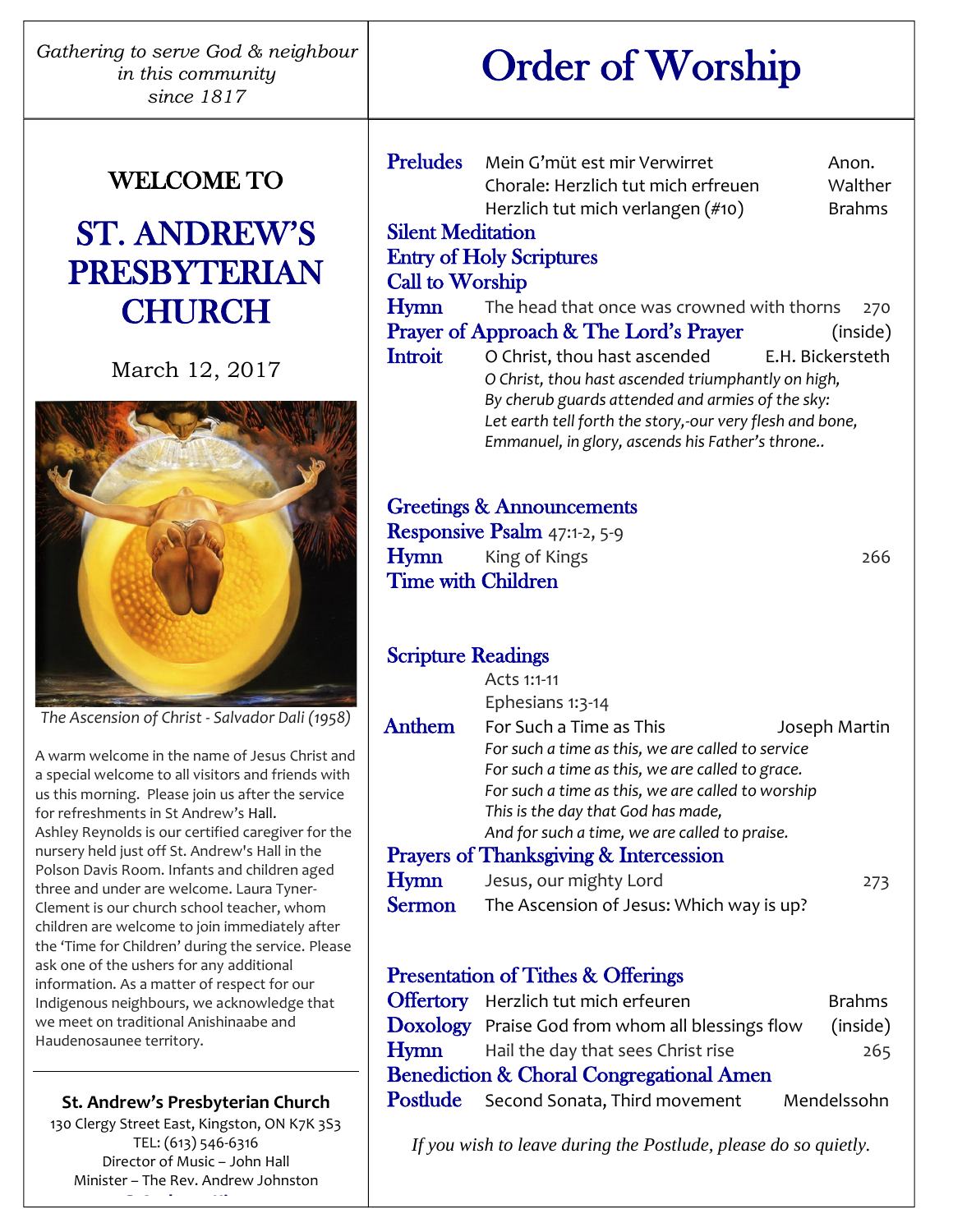## *The Lord's Prayer*

Our Father who art in heaven, hallowed be thy name. Thy kingdom come, thy will be done, on earth, as it is in heaven. Give us this day our daily bread, and forgive us our debts, as we forgive our debtors. And lead us not into temptation, but deliver us from evil. For thine is the kingdom, the power, and the glory, forever. Amen.

## *Ushers*

This morning – Elaine Coderre, Pat Coderre, Doug Rigsby, Philippe Gabrini June 4 – TBA

#### *Flowers*

The flowers today are placed by David & Alberta Saunders in celebration of the long awaited flowers of Spring. Thanks be to God for the gift of seasons.

## *Prayers for Ascension Sunday*

O God, you withdraw from our sight that you may be known by our love: help us to enter the cloud where you are hidden, and surrender all our certainty to the darkness of faith in Jesus Christ. -*Janet Morley*

## *Responsive Reading*

*Responsive Psalm* Clap your hands, all you peoples; shout to God with loud songs of joy. **For the Lord, the Most High, is awesome,**

## **a great ruler over all the earth.**

God has gone up with a shout, the Lord with the sound of a trumpet.

**Sing praises to God, sings praises; sing praises to our Sovereign, sing praises.** For God is the ruler of all the earth;

**sing praises with a psalm.** God reigns over the nations; God sits on the holy throne.

> **The princess of the people gather as the people of the God of Abraham.**

## **For the shields of earth belong to God; the Lord is highly exalted.**

#### *Acts 1:1-11*

In the first book, Theophilus, I wrote about all that Jesus did and taught from the beginning until the day when he was taken up to heaven, after giving instructions through the Holy Spirit to the apostles whom he had chosen. After his suffering he presented himself alive to them by many convincing proofs, appearing to them over the course of forty days and speaking about the kingdom of God. While staying with them, he ordered them not to leave Jerusalem, but to wait there for the promise of the Father. 'This', he said, 'is what you have heard from me; for John baptized with water, but you will be baptized with the Holy Spirit not many days from now.'

So when they had come together, they asked him, 'Lord, is this the time when you will restore the kingdom to Israel?' He replied, 'It is not for you to know the times or periods that the Father has set by his own authority.But you will receive power when the Holy Spirit has come upon you; and you will be my witnesses in Jerusalem, in all Judea and Samaria, and to the ends of the earth.' When he had said this, as they were watching, he was lifted up, and a cloud took him out of their sight. While he was going and they were gazing up towards heaven, suddenly two men in white robes stood by them. They said, 'Men of Galilee, why do you stand looking up towards heaven? This Jesus, who has been taken up from you into heaven, will come in the same way as you saw him go into heaven.'

## *Ephesians 1:3-14*

Blessed be the God and Father of our Lord Jesus Christ, who has blessed us in Christ with every spiritual blessing in the heavenly places, just as he chose us in Christ before the foundation of the world to be holy and blameless before him in love. He destined us for adoption as his children through Jesus Christ, according to the good pleasure of his will, to the praise of his glorious grace that he freely bestowed on us in the Beloved. In him we have redemption through his blood, the forgiveness of our trespasses, according to the riches of his grace that he lavished on us. With all wisdom and insight he has made known to us the mystery of his will, according to his good pleasure that he set forth in Christ, as a plan for the fullness of time, to gather up all things in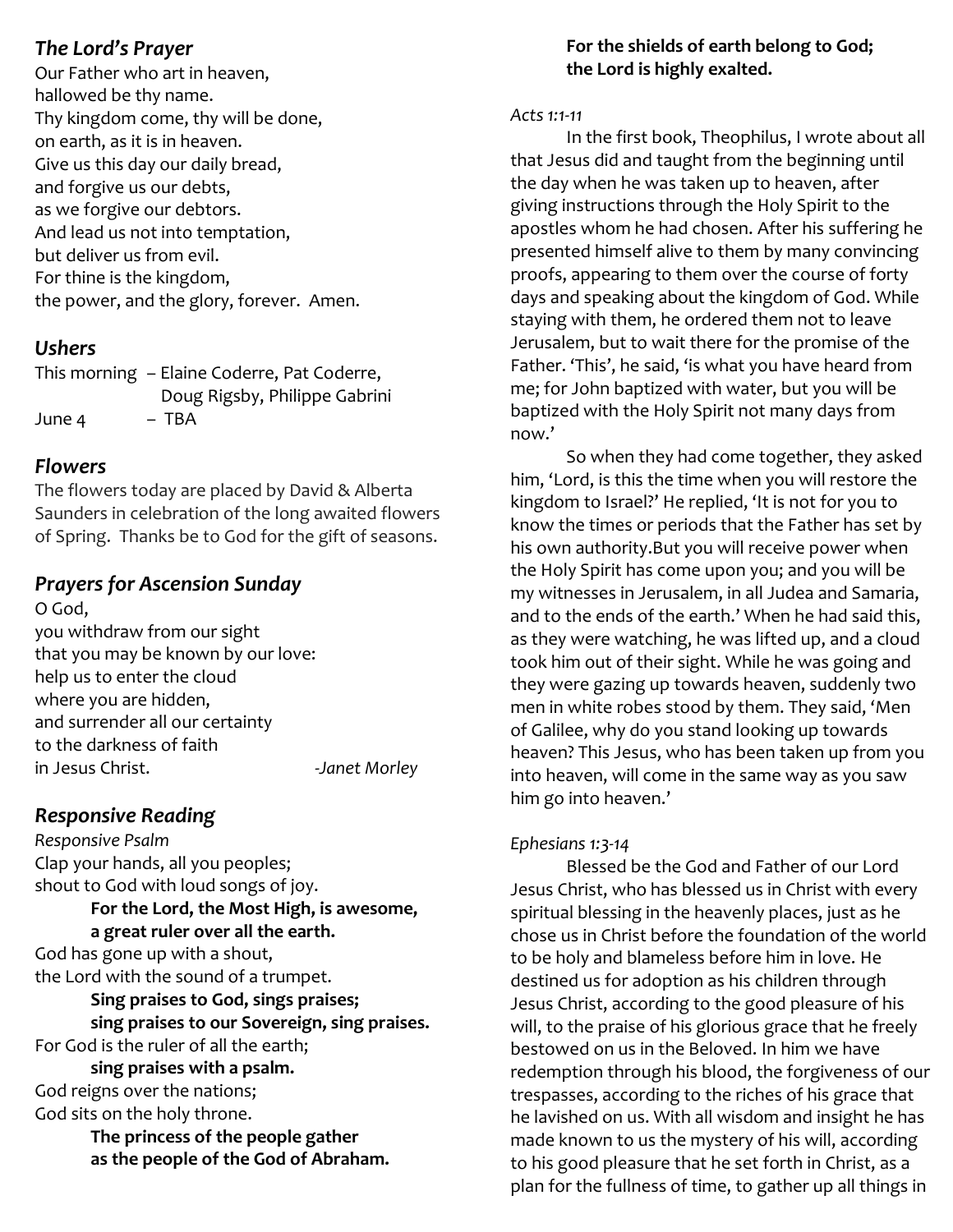him, things in heaven and things on earth. In Christ we have also obtained an inheritance, having been destined according to the purpose of him who accomplishes all things according to his counsel and will, so that we, who were the first to set our hope on Christ, might live for the praise of his glory. In him you also, when you had heard the word of truth, the gospel of your salvation, and had believed in him, were marked with the seal of the promised Holy Spirit; this is the pledge of our inheritance towards redemption as God's own people, to the praise of his glory.

#### *Doxology*

Praise God, from whom all blessings flow; Praise God, all creatures here below; Praise God above, ye heavenly host; Praise Father, Son, and Holy Ghost. Amen.

## *Notes from the Director of Music*

Today's reading from the book of Acts, describes the disciples gazing up into heaven after Christ's ascension. One wonders what they might be feeling. Although we might sing triumphantly about the Ascension, no doubt they were awe-struck; but there must have been a sense of sadness and loss that their leader, Redeemer and friend had finished his days on earth. Of course in the days ahead they would experience the power of the Holy Spirit and the full realization that Christ was with us always. And so the service begins with a rather melancholy chorale **Prelude** by Johannes Brahms (1833-1897). He published only eleven chorale preludes and two of them were based on this tune by Hans Hassler published in 1613 using the text 'Herzlich tut mich verlangen' (My heart is longing). The inspiration for Hassler's tune came from a secular song, *My Peace of Mind is Shattered* which is played as the **first Prelude**. Later, Hassler's tune was used for the now famous *Passion Chorale* used by Bach and several others including Brahms.

Another of Brahm's Chorale Preludes is based on the hymn tune 'Herzlich tut mich Erfreuen' which is played as the **second Prelude**. The Chorale Prelude is heard as the **Offertory** and is a happier piece, appropriate for the liturgical time of year and the seasonal time of year. A translation by Harold Heiberg goes: "With joy I await the lovely summer time, when God shall transform all things for

Eternity. Heaven and earth shall be created anew and all His creatures glorified."

In 1872, Bishop E.H. Bickersteth wrote a hymn for Ascension Day which appeared in only a few hymn books. There are precious few hymns for Ascension in today's hymn books. We hear Bickersteth's words set to the tune Ellacombe as our **Introit**. The words of today's **Anthem** seem appropriate for the celebration of Ascension, when Christ's work as a man on earth is complete and the work of the church begins. American composer Joseph Martin wrote both music and words for this in 2004.

The service ends with a triumphant movement from an organ sonata by Felix Mendelssohn. Sadness is dispelled and in the words of the famous hymn: "Triumphant in his glory now – to him all power is given."

## *Today*

#### **Historical Banners**

All are invited to linger for a moment after the service in St. Andrew's Hall, for some refreshments and a time of fellowship. This morning be sure to leave some time to peruse our pop-up banners that tell something of the story of St. Andrew's Church, to be used this summer in the sanctuary during weekday tours. Thanks to Andy Mills for coordinating

#### **Burning Bush**

Another edition of our congregational newsletter has been published and is available in St. Andrew's Hall. Be sure to pick up a copy. We thank Ada Mallory, our editor, and all who have contributed.

#### **Sunday Perspectives**

This evening at 7 p.m. an opportunity to see the film that was awarded both the Palm d'Or and the Ecumenical Jury prize at Cannes – 'I, Daniel Blake' by Ken Loach. Buy your own ticket at the Screening Room, and join with others from St. Mark's Lutheran and Chalmers United at the Screening Room for a contemporary film and a brief discussion afterwards.

#### **Anniversary Banquet**

Tickets are now available for our 200<sup>th</sup> anniversary banquet on Saturday, September 16<sup>th</sup> here at the church. The evening will include contributions by our choir and an address by the Honourable Peter Milliken. The meal will be catered by Ramekins and is